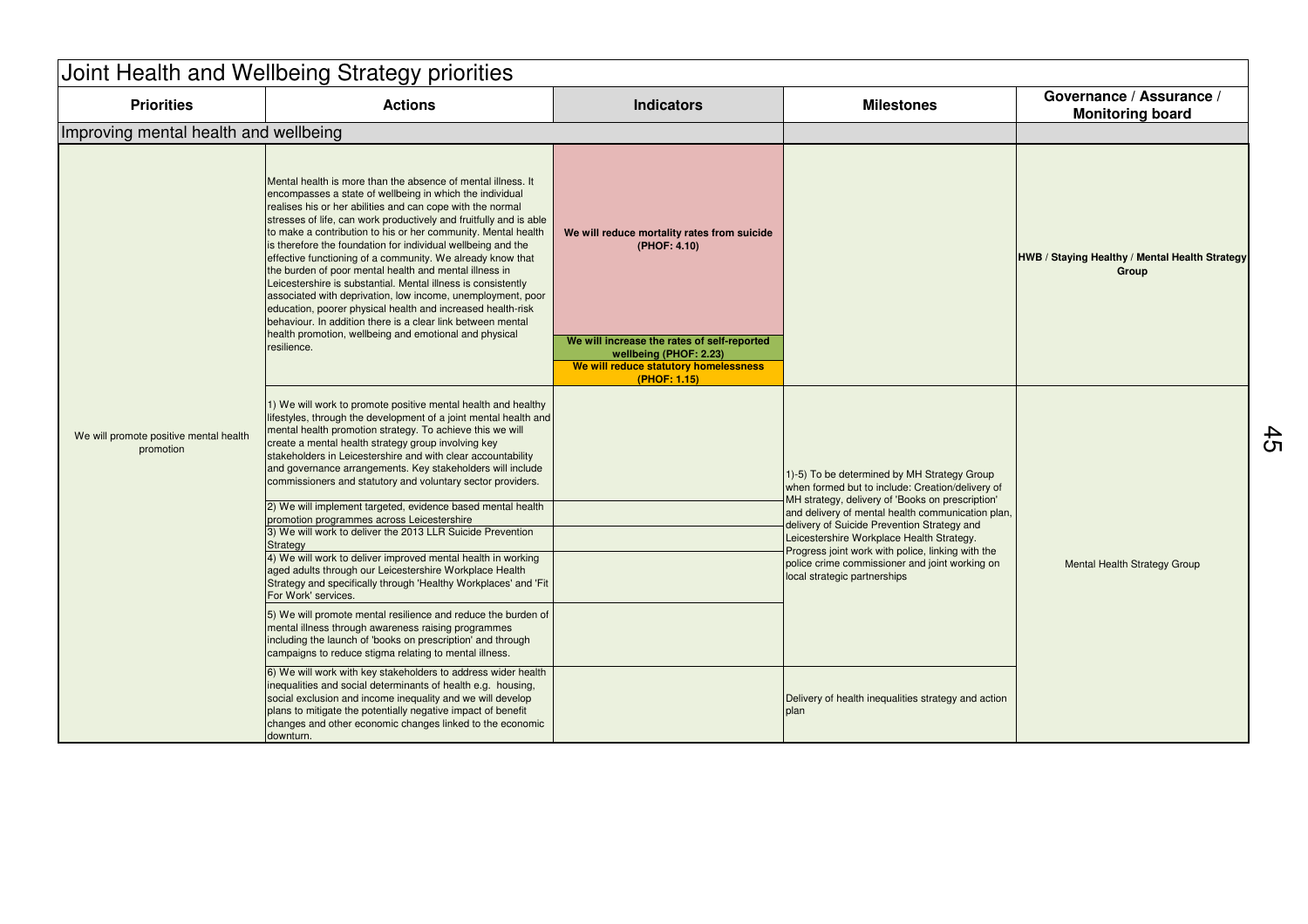| Joint Health and Wellbeing Strategy priorities                                                                     |                                                                                                                                                                                                                                                                                                                                                                                                                                                                                                                 |                                                                                                                                                                                                                                                                                                           |                                                                                                                                                       |                                                     |  |  |  |  |
|--------------------------------------------------------------------------------------------------------------------|-----------------------------------------------------------------------------------------------------------------------------------------------------------------------------------------------------------------------------------------------------------------------------------------------------------------------------------------------------------------------------------------------------------------------------------------------------------------------------------------------------------------|-----------------------------------------------------------------------------------------------------------------------------------------------------------------------------------------------------------------------------------------------------------------------------------------------------------|-------------------------------------------------------------------------------------------------------------------------------------------------------|-----------------------------------------------------|--|--|--|--|
| <b>Priorities</b>                                                                                                  | <b>Actions</b>                                                                                                                                                                                                                                                                                                                                                                                                                                                                                                  | <b>Indicators</b>                                                                                                                                                                                                                                                                                         | <b>Milestones</b>                                                                                                                                     | Governance / Assurance /<br><b>Monitoring board</b> |  |  |  |  |
| Improving mental health and wellbeing                                                                              |                                                                                                                                                                                                                                                                                                                                                                                                                                                                                                                 |                                                                                                                                                                                                                                                                                                           |                                                                                                                                                       |                                                     |  |  |  |  |
| We will continue to improve the<br>management of people with common and<br>severe and enduring mental health needs | Serious mental illness (SMI) affects approximately 1 in 100<br>people and includes diagnoses which typically involve<br>psychosis (losing touch with reality or experiencing delusions)<br>or high levels of care, and which may require<br>hospital/secondary care treatment. Having a serious mental<br>illness is associated with significant morbidity and mortality.<br>The risk of physical ill health is substantially higher-patients die<br>on average 16-25 years sooner than the general population. | We will increase the number of people with<br>mental illness and/or disability in settled<br>accommodation (PHOF: 1.06)<br>We will reduce excess under 75 mortality in<br>adults with serious mental illness (PHOF:<br>4.09<br>We will increase people's feelings of social<br>connectedness (PHOF: 1.18) |                                                                                                                                                       | Health and Wellbeing Board / CCGs                   |  |  |  |  |
|                                                                                                                    | 1) We will work with CCGs to identifying and address physical<br>health needs and risk factors for premature mortality in people<br>with SMI                                                                                                                                                                                                                                                                                                                                                                    |                                                                                                                                                                                                                                                                                                           | 1) CCGs through QOF have a role in identifying<br>and addressing physical health needs and risk<br>factors for premature mortality in people with SMI | <b>Staying Healthy</b>                              |  |  |  |  |
|                                                                                                                    | 2) We will work to enhance social inclusion and to reduce<br>stigma and discrimination in those with SMI                                                                                                                                                                                                                                                                                                                                                                                                        |                                                                                                                                                                                                                                                                                                           | 2) Delivery of LPT commissioned health checks<br>for people with SMI in 2013/14(commissioned<br>through CQUINs)                                       |                                                     |  |  |  |  |
|                                                                                                                    | 3) We will raise awareness of the early signs and symptoms of<br>dementia. We will further support patients with dementia and<br>their carers.                                                                                                                                                                                                                                                                                                                                                                  |                                                                                                                                                                                                                                                                                                           | 3) Joint working between local and CCGs to<br>identify and develop an action plan in 2013/14<br>through the mental health strategy group              | Health and Wellbeing Board / CCGs                   |  |  |  |  |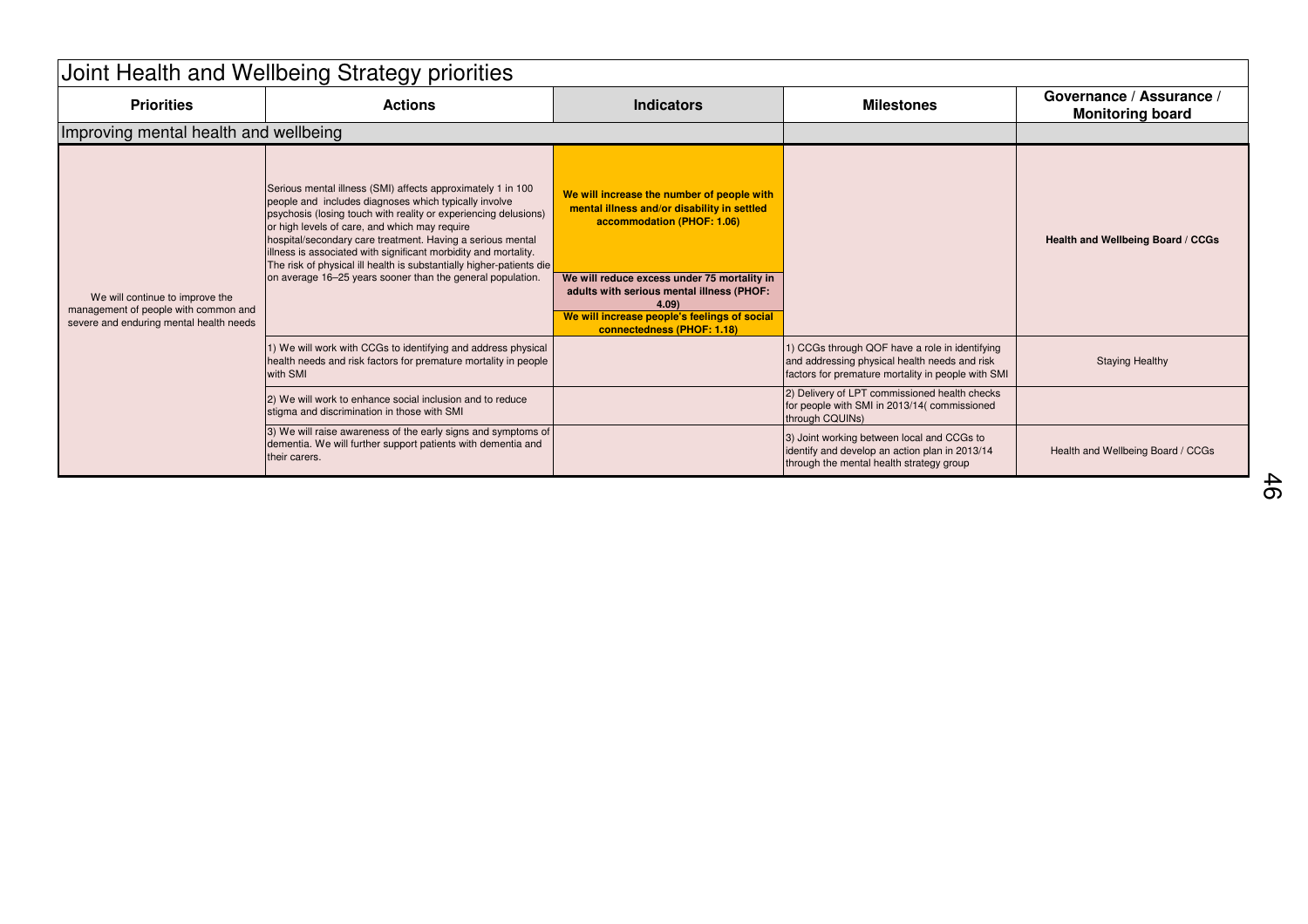| Joint Health and Wellbeing Strategy priorities      |                                                                                                                                                                                                                                                                                                                                                                                                                                                                    |                                                                                                                                                                                                                                                                                                                       |                   |                                                     |  |  |  |  |
|-----------------------------------------------------|--------------------------------------------------------------------------------------------------------------------------------------------------------------------------------------------------------------------------------------------------------------------------------------------------------------------------------------------------------------------------------------------------------------------------------------------------------------------|-----------------------------------------------------------------------------------------------------------------------------------------------------------------------------------------------------------------------------------------------------------------------------------------------------------------------|-------------------|-----------------------------------------------------|--|--|--|--|
| <b>Priorities</b>                                   | <b>Actions</b>                                                                                                                                                                                                                                                                                                                                                                                                                                                     | <b>Indicators</b>                                                                                                                                                                                                                                                                                                     | <b>Milestones</b> | Governance / Assurance /<br><b>Monitoring board</b> |  |  |  |  |
| Improving mental health and wellbeing               |                                                                                                                                                                                                                                                                                                                                                                                                                                                                    |                                                                                                                                                                                                                                                                                                                       |                   |                                                     |  |  |  |  |
| We will promote positive mental health<br>promotion | Promoting Positive Mental Health: Universal<br>Emotional Health & Wellbeing projects through schools-<br>develop a network of schools & communities across<br>Leicestershire committed to promoting positive mental<br>health & nurturing the social & emotional development<br>of children & young people                                                                                                                                                         | Up to 10 schools 'recruited' to participate in the<br>project commencing in September 2013 and<br>reporting of children and young people who say<br>that their school has a supporting ethos after the<br>first year                                                                                                  | Sep-13            | <b>HWBB</b>                                         |  |  |  |  |
|                                                     | The Children's centre programme will continue to<br>provide emotional support to vulnerable parents<br>engaged with the programme                                                                                                                                                                                                                                                                                                                                  | 10% increase (year on year) from the baseline<br>2013 figure of 68% of parents reporting increased<br>confidence as a parent via completion of the<br>Annualised satisfaction questionnaire for the<br>Children's Centre Programme                                                                                    | Apr-14            | LPG/CYPS/CYPC Board                                 |  |  |  |  |
|                                                     | Earlier detection & treatment of mental health<br>problems in children: Support for vulnerable<br>children & young people- better identification of<br>vulnerable children, young people & groups and<br>establishing appropriate strategies to support them & people. Increase in children and young people<br>their families - includes schools having planned &<br>structured intervention work to address the issues of<br>identified children & young people. | A Menu of Suggested interventions/ Activities to<br>be developed with at least 10 schools (cross<br>phase) piloting the provision of planned and<br>structured interventions for children and young<br>reporting that they feel supported by their school<br>demonstrated by a baseline & post intervention<br>survey | Sep-13            | <b>HWBB</b>                                         |  |  |  |  |